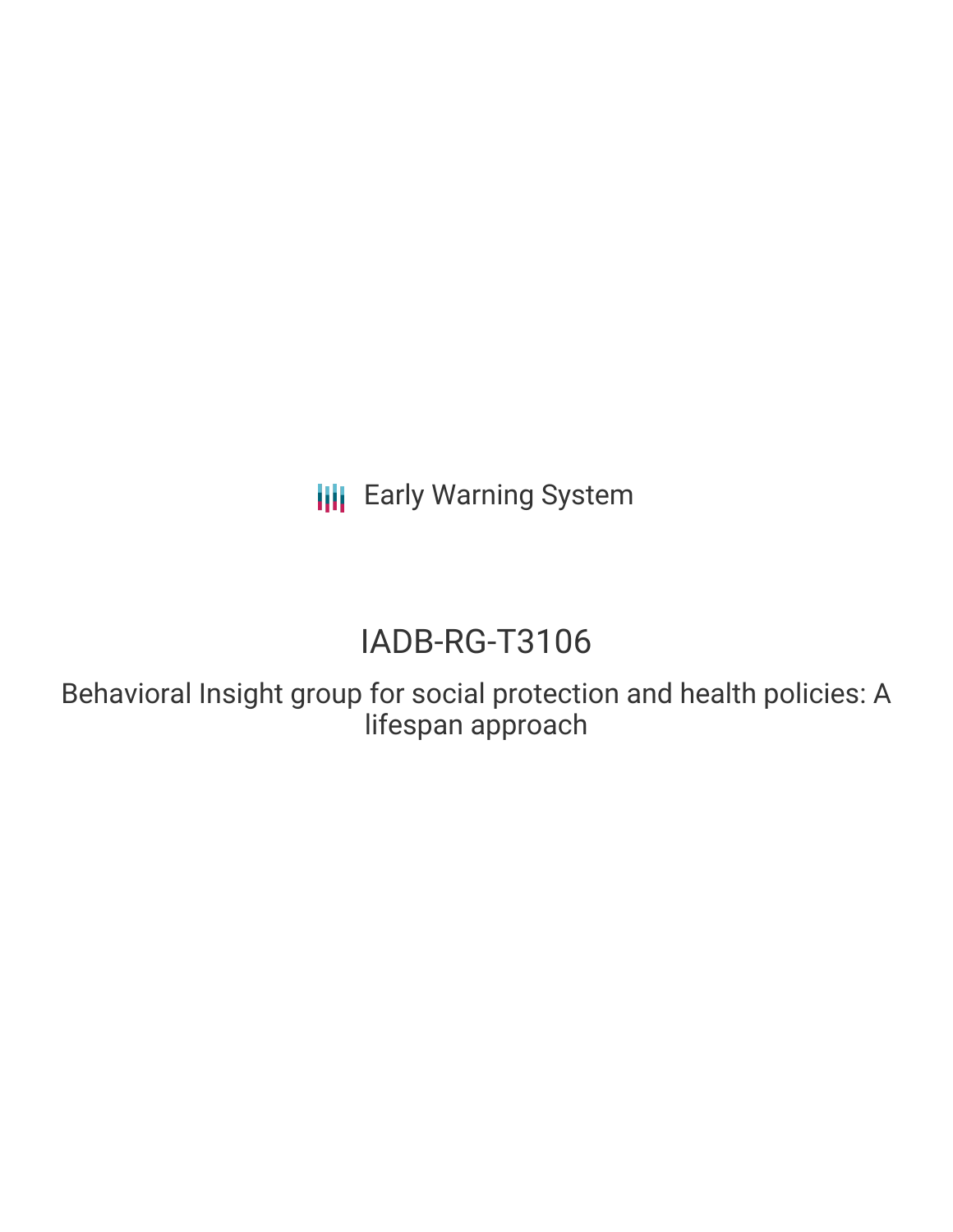

## Early Warning System Behavioral Insight group for social protection and health policies: A lifespan approach

#### **Quick Facts**

| <b>Countries</b>               | Argentina, Chile, Uruguay              |
|--------------------------------|----------------------------------------|
| <b>Financial Institutions</b>  | Inter-American Development Bank (IADB) |
| <b>Status</b>                  | Proposed                               |
| <b>Bank Risk Rating</b>        | C.                                     |
| Investment Type(s)             | <b>Advisory Services</b>               |
| <b>Investment Amount (USD)</b> | $$0.65$ million                        |
| <b>Project Cost (USD)</b>      | \$1.89 million                         |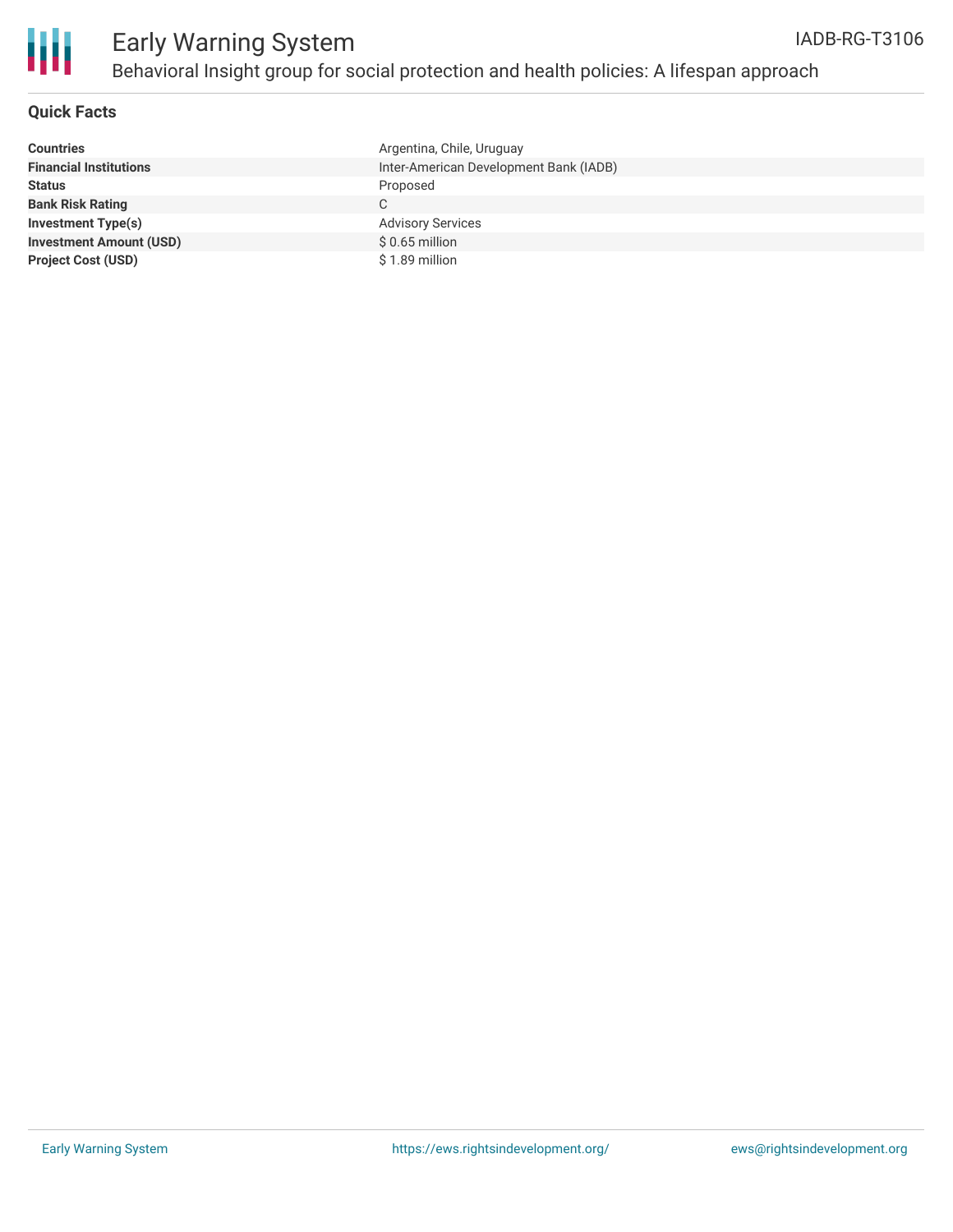

### **Project Description**

The general objective is to apply the behavioral sciences to the social and health problems in childhood and old age in order to improve the impact of policies in these populations.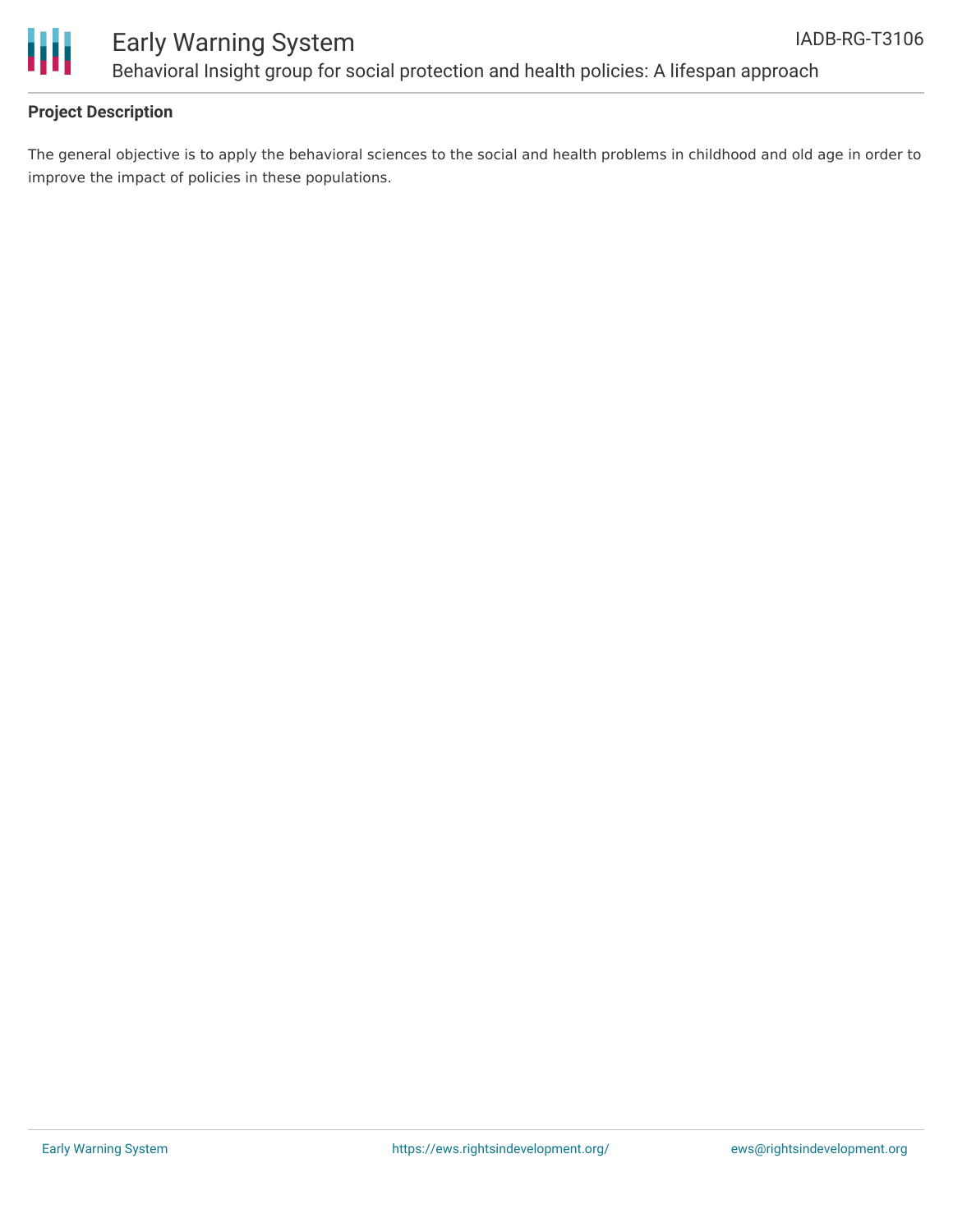

## Early Warning System Behavioral Insight group for social protection and health policies: A lifespan approach

#### **Investment Description**

• Inter-American Development Bank (IADB)

ESTIMATED TOTAL COST: USD 1,891,742 ESTIMATED COUNTRY COUNTERPART FINANCING: USD 240,000 ESTIMATED IDB FINANCING: USD 650,000